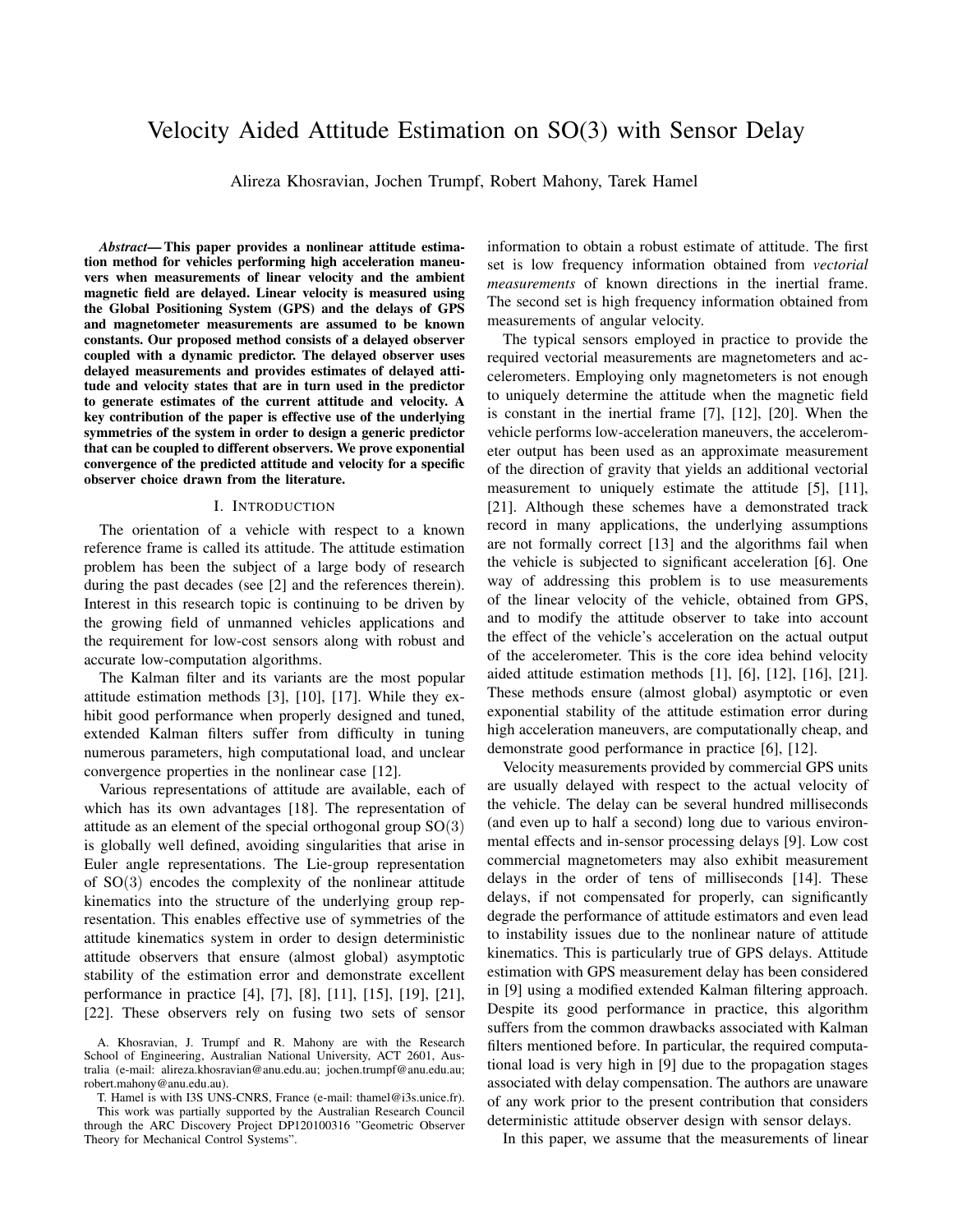velocity and the magnetic field are delayed and we propose a method to estimate both the current attitude and the current linear velocity. The amount of delay in velocity and magnetometer readings is assumed to be constant and known. Our proposed method employs an observer that uses the delayed measurements and estimates the delayed attitude and velocity of the vehicle. We propose a dynamic predictor that uses the delayed estimates from the observer together with the current measurements of gyroscope and accelerometer in order to predict the current attitude and linear velocity of the vehicle (see Fig. 1). A key contribution of the paper is effective use of the underlying symmetries of the system in order to design the predictor such that the proposed observer-predictor pair guarantees exponential convergence of the predicted attitude and velocity to their current actual values. The proposed predictor is computationally cheap and it is generic in the sense that it can be combined with any asymptotic (exponential) attitude observer and still guarantees asymptotic (exponential) convergence of predicted attitude and velocity to their actual values. Numerical simulations are provided in the paper, showing the advantage of the proposed observerpredictor over the pure observers available in the literature in the presence of sensor delays. Via simulation, we also demonstrate the robustness of our proposed method against various sources of uncertainty, including sensor noise and bias.

The structure of the paper is as follows. Background and problem formulation is given in section II. The proposed observer-predictor approach is described in section III and its stability is proved by Theorem 1. Performance of our method is demonstrated via simulations in section IV.

## II. PROBLEM FORMULATION

Motion of a rigid body moving in the Earth's gravitational field satisfies the following equations [6], [12], [16].

$$
\dot{R}(t) = R(t)\Omega(t)_{\times}, \qquad R(0) = R_0 \tag{1}
$$

$$
\dot{v}(t) = g\mathbf{e}_3 + R(t)a(t), \quad v(0) = v_0 \tag{2}
$$

where the attitude matrix  $R \in SO(3)$  is the rotation matrix describing the rotation of the body-fixed frame  $\beta$  with respect to the inertial frame  $\mathcal{I}, \Omega \in \mathbb{R}^3$  is the angular velocity vector of B with respect to I expressed in B,  $v \in \mathbb{R}^3$  is the linear velocity of B with respect to I expressed in I,  $a \in \mathbb{R}^3$  is the so-called specific acceleration of the rigid body which represents the sum of all non-gravitational forces applied to the body divided by its mass and is expressed in  $\beta$ , and  $q\mathbf{e}_3$ is the (constant) gravitational acceleration vector expressed in *T*. The linear operator  $(.)_{\times}$  maps any vector in  $\mathbb{R}^{3}$  to its corresponding skew-symmetric matrix in  $\mathfrak{so}(3)$  such that  $(x) \times y$  is equal to the cross product  $x \times y$  for all  $x, y \in$  $\mathbb{R}^3$ . The internal states of the dynamical system (1)-(2) are the attitude matrix  $R(t)$  and the velocity vector  $v(t)$  and its inputs are the angular velocity vector  $\Omega(t)$  and the specific acceleration  $a(t)$ .

We assume that the following sensors are attached to the rigid-body frame.

- A 3-axis gyro: measures the angular velocity  $\Omega(t)$ .
- A 3-axis accelerometer: measures the specific acceleration  $a(t)$ .
- A GPS unit: measures the linear velocity  $v(t)$ . Here, we assume that the GPS velocity measurement is available with a constant known delay  $\tau_v$ . Denoting the GPS velocity measurement by  $v_{\tau_v}(t)$  we have  $v_{\tau_v}(t)$  =  $v(t-\tau_v)$ .
- A 3-axis magnetometer: measures the magnetic field of the earth in the body-fixed frame. The magnetometer output  $m(t)$  is related to the attitude matrix via  $m(t) =$  $R(t)$ <sup>T</sup> $\mathring{m}(t)$  where  $\mathring{m}(t)$  is the vector of the Earth's magnetic field at the position of the rigid body expressed in  $\mathcal I$  and is assumed known for all  $t > 0$ . Here, we assume that the magnetometer measurement is available with a constant known delay  $\tau_m$ . Denoting this delayed measurement by  $m_{\tau_m}(t)$  we have  $m_{\tau_m}(t) = R(t (\tau_m)^\top \mathring{m}(t-\tau_m).$

The problem considered is to employ the measurements  $\Omega(t)$ ,  $a(t)$  and the delayed measurements  $v_{\tau_v}(t)$  and  $m_{\tau_m}(t)$ in order to obtain estimates of the current attitude matrix  $R(t)$  and the current linear velocity  $v(t)$ . This particular problem setup is motivated by the typical scenario encountered in small scale unmanned aerial vehicle systems where the measurement delays of gyros and accelerometers can be ignored since they are very small compared to the GPS and magnetometer delays. We ignore measurement noise here to reduce the complexity at the design stage. We do, however, consider the effect of noise in the simulation section IV.

#### *Notations and definitions:*

Throughout the paper, |.| denotes the Euclidean norm of a vector in  $\mathbb{R}^3$  and  $\|\cdot\|$  denotes the Frobenius norm of a matrix in  $\mathbb{R}^{3\times 3}$ . We say  $a(t) \in \mathbb{R}^{3}$  converges exponentially to  $b(t) \in \mathbb{R}^3$  (resp.  $A(t) \in \mathbb{R}^{3 \times 3}$  converges exponentially to  $B(t) \in \mathbb{R}^{3 \times 3}$ ) if there exist positive constants  $\gamma$  and  $\lambda$  and a time  $t_0$  such that  $|a(t) - b(t)| \le \gamma \exp(-\lambda(t - t_0))$  (resp.  $||A(t) - B(t)|| \leq \gamma \exp(-\lambda(t - t_0))$  for all  $t \geq t_0$ .

#### III. OBSERVER-PREDICTOR APPROACH

Defining  $\tau$  := max $(\tau_v, \tau_m)$ , the values of  $v(t - \tau)$ and  $m(t - \tau)$  are available at time t by time-shifting the magnetometer or the GPS output. The approach that we take here to tackle the problem described in the previous section is illustrated in Fig. 1. First, we employ an observer that uses the shifted measurements to obtain an estimate of the delayed state  $(R(t - \tau), v(t - \tau))$ . Then we propose a predictor that uses the delayed estimate of the state together with the inputs of the system (i.e.  $\Omega(t)$  and  $a(t)$ ) and predicts the current state  $(R(t), v(t))$ .

Denoting the estimates of  $R(t - \tau)$  and  $v(t - \tau)$ , respectively, by  $\hat{R}_{\tau}(t) \in SO(3)$  and  $\hat{v}_{\tau}(t) \in \mathbb{R}^{3}$ , we time-shift the observer proposed in [6, equation (6)] for the case of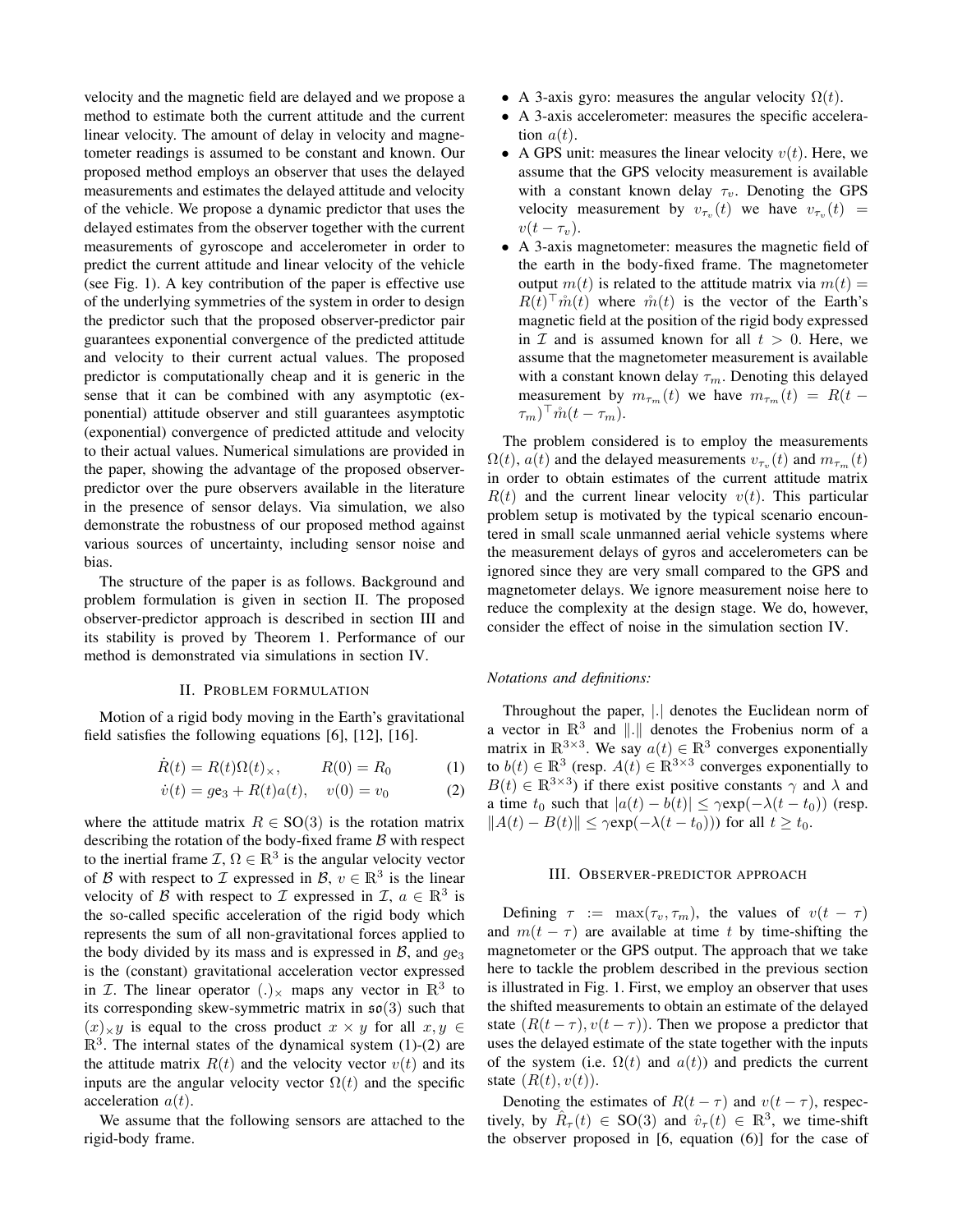

Fig. 1. Illustration of the proposed observer-predictor (3)-(9)

delay-free measurements to obtain the following observer.

$$
\dot{\hat{R}}_{\tau}(t) = \hat{R}_{\tau}(t) \left( \Omega(t - \tau) + \sigma \right)_{\times},
$$
\n
$$
\sigma = k_1 m(t - \tau) \times \hat{R}_{\tau}(t)^\top \hat{m}(t - \tau)
$$
\n(3)

$$
+ k_2 a(t - \tau) \times \hat{R}_{\tau}(t)^{\top} (v(t - \tau) - \hat{v}_{\tau}(t)), \quad (4)
$$

$$
\dot{\hat{v}}_{\tau}(t) = g\mathbf{e}_3 + \hat{R}_{\tau}(t)a(t-\tau) + k_3(v(t-\tau) - \hat{v}_{\tau}(t))
$$
 (5)

for  $t \geq \tau$  with the initial values  $\hat{R}_{\tau}(\tau) = \hat{R}_{\tau_0}$  and  $\hat{v}_{\tau}(\tau) =$  $\hat{v}_{\tau_0}$ , and constant positive gains  $k_1$ ,  $k_2$ , and  $k_3$ . Note that  $\Omega(t - \tau)$ ,  $a(t - \tau)$ ,  $v(t - \tau)$ , and  $m(t - \tau)$  are all available at time t.

We combine the observer  $(3)-(5)$  with the following predictor.

$$
\dot{\Delta}(t) = \Delta(t)\Omega_{\times}(t), \qquad t \ge 0 \qquad (6)
$$

$$
\hat{R}(t) = \hat{R}_{\tau}(t)\Delta(t-\tau)^{\top}\Delta(t), \qquad t \ge \tau \qquad (7)
$$

$$
\dot{\delta}(t) = ge_3 + \hat{R}(t)a(t), \qquad t \ge \tau \qquad (8)
$$

$$
\hat{v}(t) = \hat{v}_{\tau}(t) + \delta(t) - \delta(t - \tau), \qquad t \ge 2\tau \tag{9}
$$

with the initial conditions  $\Delta(0) = \Delta_0 \in SO(3)$  and  $\delta(\tau) =$  $\delta_0 \in \mathbb{R}^3$ . The variables  $\Delta(t) \in SO(3)$  and  $\delta(t) \in \mathbb{R}^3$  are internal states of the predictor and the variables  $\hat{R}(t)$  and  $\hat{v}(t)$ are predictions of  $R(t)$  and  $v(t)$ , respectively. The actual role of the internal predictor dynamics (6) and (8) is to use the information contained in the inputs  $\Omega(t)$  and  $a(t)$  from time  $t - \tau$  to time t to predict the *increment* of attitude and linear velocity during that time period. These predictions of the increments of the states are given by the term  $\Delta(t-\tau)^\top \Delta(t)$ in (7) and the term  $\delta(t) - \delta(t - \tau)$  in (8).

We define the following errors.

$$
\tilde{R}_{\tau}(t) = \hat{R}_{\tau}(t)R(t-\tau)^{\top}, \qquad t \ge \tau \tag{10}
$$

$$
\tilde{v}_{\tau}(t) = \hat{v}_{\tau}(t) - v(t - \tau), \qquad t \ge \tau \tag{11}
$$

$$
\tilde{R}(t) = \hat{R}(t)R(t)^{\top}, \qquad t \ge \tau \qquad (12)
$$

$$
\tilde{v}(t) = \hat{v}(t) - v(t) \qquad \qquad t \ge 2\tau \qquad (13)
$$

 $\tilde{R}_{\tau}$  and  $\tilde{v}_{\tau}$  evaluate the estimation error of the observer (3)-(5) while R and  $\tilde{v}$  evaluate the total error of the observerpredictor combination (3)-(9).

We require the following mild assumptions to derive the convergence properties of the proposed observer-predictor.

*Assumption 1:* There exist positive constants  $c_a$ ,  $\overline{c}_a$ ,  $c_{\Omega}$ ,  $c_v$ ,  $c_{\overline{v}}$  such that for all  $t \geq 0$  we have  $c_a \leq |a(t)| \leq \overline{c}_a, |\Omega(t)| \leq c_\Omega, |v(t)| \leq c_v$ , and  $|\ddot{v}(t)| \leq c_{\ddot{v}}$ .

*Assumption 2 (Observability condition):* There exists a positive constant  $c_{obs}$  such that for all  $t > 0$  we have  $|\mathring{m}(t) \times (\dot{v}(t) - g\mathbf{e}_3)| \geq c_{\text{obs}}.$ 

Assumptions 1 and 2 are similar to those imposed in [6] and are required to ensure the stability of estimation errors (10)- (11). The following Theorem summarizes the properties of the proposed observer-predictor.

*Theorem 1:* Consider the system (1)-(2), with the observer (3)-(5) and the predictor (6)-(9). Suppose that assumptions 1 and 2 are satisfied. Then

- (a) for any values of the gains  $k_1 > 0$ ,  $k_2 > 0$  and  $k_3 > 0$ , the dynamics of the estimation error  $(\tilde{R}_{\tau}(t), \tilde{v}_{\tau}(t))$ is locally exponentially stable at  $(I, 0)$ . Moreover, the total error  $(R(t), \tilde{v}(t))$  converges exponentially to  $(I, 0)$  for all initial values  $(\Delta_0, \delta_0)$  and  $(\hat{R}_\tau(\tau), \hat{v}_\tau(\tau))$ that ensure the exponential stability of  $(\tilde{R}_{\tau}(t), \tilde{v}_{\tau}(t))$ .
- (b) (Basin of attraction) for any closed neighborhood  $\mathcal N$ of  $(I, 0)$  with  $\mathcal{N} \subset \{(R, v) \in SO(3) \times \mathbb{R}^3 : \text{tr}(R) \neq$  $-1$ }, there exists a constant  $K > 0$  such that for all  $k_3 > K$ , all  $k_1 > 0$  and  $k_2 > 0$ , and all initial errors  $(\tilde{R}_{\tau}(\tau), \tilde{v}_{\tau}(\tau)) \in \mathcal{N}$ , the estimation error  $(\tilde{R}_{\tau}(t), \tilde{v}_{\tau}(t))$  converges exponentially to  $(I, 0)$ . Moreover, the total error  $(R(t), \tilde{v}(t))$  converges exponentially to  $(I, 0)$  for all initial values of  $(\Delta_0, \delta_0)$  and all  $(\tilde{R}_{\tau}(\tau), \tilde{v}_{\tau}(\tau)) \in \mathcal{N}$ .
- (c) For both parts (a) and (b),  $\delta(t)$  is bounded for all  $t \geq \tau$ .  $\Box$

Proof of Theorem 1 is given in the appendix.

Under ideal conditions, boundedness of  $\delta(t)$  is guaranteed by part (c) of Theorem 1. Nevertheless, in practical situations  $\delta(t)$  can potentially grow unbounded due to sensor noise or inaccuracy of the numerical integration procedure used to implement (8). One way of addressing this problem is to add a Lyapunov-Krasovskii feedback term to (8) to stabilize the dynamics of δ. However, this significantly complicates the proof of convergence of the total error. An alternative method is to employ two copies of (8) and use a simple switching technique which bounds the trajectory of their internal states while maintaining the convergence of the total error.

*Lemma 1:* Consider deterministic noise  $n(t)$  that models the measurement noise and the inaccuracy of numerical integration. Assume that positive constants  $\overline{n}$  and  $\overline{c}_a$  exist such that  $|n(t)| \leq \overline{n}$  and  $|a(t)| \leq \overline{c}_a$  for all  $t \geq 0$ . Consider the following systems.

$$
\dot{\delta}_1(t) = g\mathbf{e}_3 + \hat{R}(t)a(t) + n(t), \qquad t \ge \tau \tag{14}
$$

$$
\dot{\delta}_2(t) = g\mathbf{e}_3 + \hat{R}(t)a(t) + n(t), \qquad t \ge 2\tau \tag{15}
$$

where the initial condition of (14) is reset to the value  $\delta_0$  at times  $t = (2i - 1)\tau$ ,  $i = 1, 2, \ldots$  and the initial condition of (15) is reset to  $\delta_0$  at times  $t = 2i\tau$ . Define the following trajectory for  $t \geq 2\tau$  and  $i = 1, 2, \ldots$ 

$$
\overline{\delta}(t) = \begin{cases}\n\delta_1(t) - \delta_1(t - \tau), & 2i\tau \le t < (2i + 1)\tau \\
\delta_2(t) - \delta_2(t - \tau), & (2i + 1)\tau \le t < 2(i + 1)\tau\n\end{cases}
$$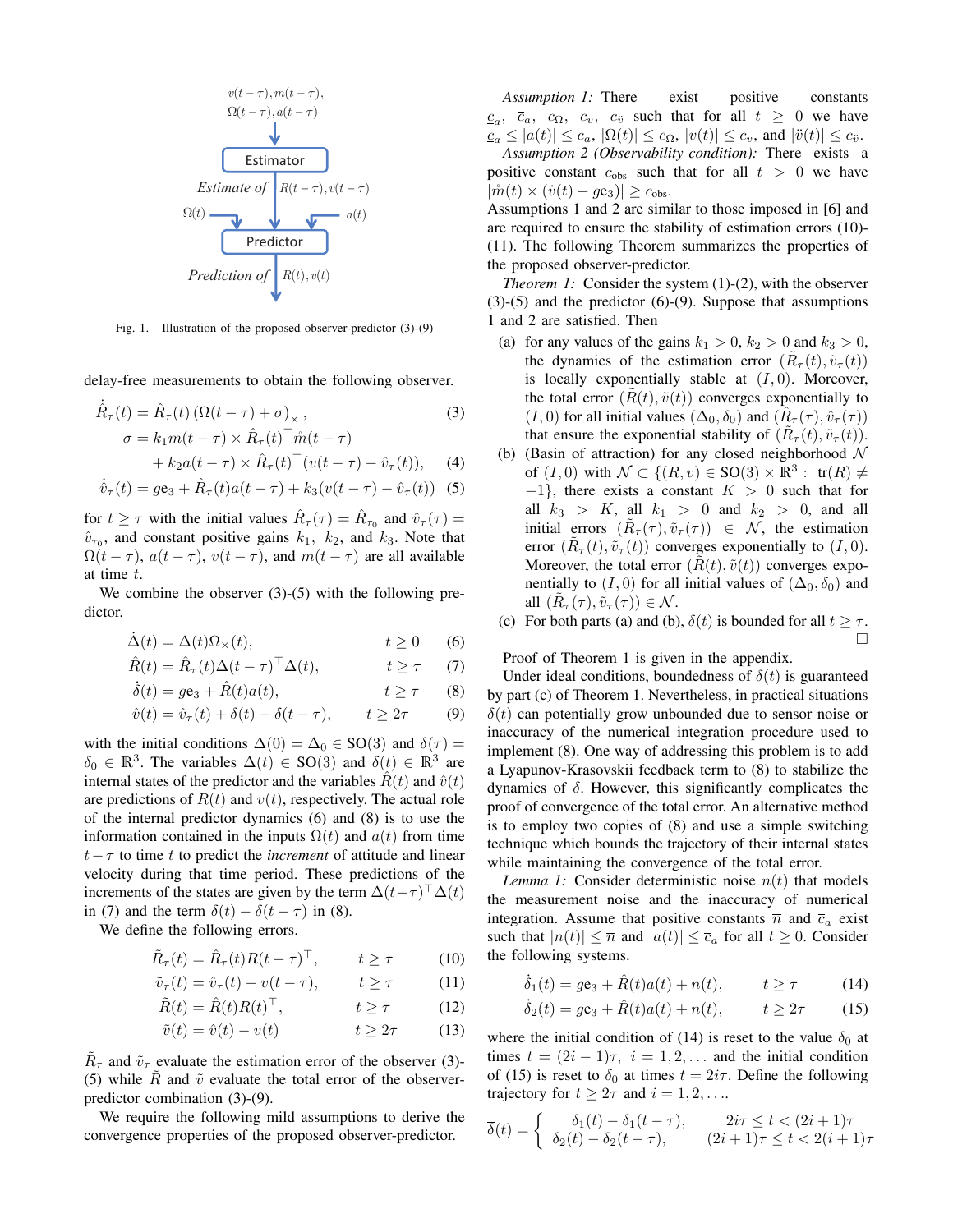Then the following statements hold true.

- (a) If  $n(t) = 0$  then we have  $\overline{\delta}(t) = \delta(t) \delta(t \tau)$  for all  $t \geq \tau$ .
- (b) The trajectories of  $\delta_1(t)$  (for  $t \geq \tau$ ) and  $\delta_2(t)$  (for  $t \geq 2\tau$ ) are bounded. Moreover, the error  $|\bar{\delta}(t) - (\delta(t) \delta(t-\tau)$ )| is bounded by  $\tau \bar{n}$  for all  $t \geq \tau$ .

Proof of Lemma 1 is given in the appendix. Using this Lemma, the dynamics (14)-(15) can be employed instead of (8) and the predictor (9) can be replaced by  $\hat{v}(t) = v(t \tau$ )+ $\delta(t)$ . The advantage of using Lemma 1 is that  $\delta_1(t)$  and  $\delta_2(t)$  remain bounded for all times due to the resetting of the initial conditions of (14)-(15) every  $2\tau$  seconds.

*Remark 1:* When delay-free measurements are available, several observers for velocity aided attitude estimation have been proposed in the literature each of which has its own advantages [6], [12], [16]. We opt to employ the observer proposed in [6, equation (6)] since it ensures exponential stability of the estimation error  $(\tilde{R}_{\tau}(t), \tilde{v}_{\tau}(t))$  which in turn simplifies the proof of convergence for the total error  $(R(t), \tilde{v}(t))$ . Nevertheless, the proposed predictor (6)-(9) is generic in the sense that it can be combined with any other observer as well. In this case, the total error  $(R(t), \tilde{v}(t))$ converges asymptotically (exponentially) to  $(I, 0)$  if the estimation error  $(\tilde{R}_{\tau}(t), \tilde{v}_{\tau}(t))$  is asymptotically (exponentially) stable at  $(I, 0)$  (this is a consequence of Lemma 2 in the appendix). If the stability of the employed observer is only asymptotic, then  $\delta(t)$  is bounded if there exists a constant c such that  $\int_{\tau}^{t} ||I - \tilde{R}_{\tau}(s)||^2 ds \leq c$  for all  $t \geq \tau$ , i.e. if the attitude observer error converges with finite energy. In any case, we can bound the trajectory of  $\delta(t)$  using the basic switching technique explained in Lemma 1. The proposed predictor (6)-(7) can also be combined with the pure attitude observer of [4], [7], [11], [15], [20]–[22] to encounter delays in the vector measurements or their corresponding reference vectors.

*Remark 2:* In practice, usually the GPS delay  $\tau_v$  is much larger than the magnetometer delay  $\tau_m$  and hence  $\tau = \tau_v$ . In this case, the construction of the observer  $(3)-(5)$  is such that it does not use the most current magnetometer measurement  $m_{\tau_m}(t)$  but instead it only uses the delayed magnetometer measurement  $m_{\tau_m}(t-\tau_v+\tau_m) = m(t-\tau)$ . It is possible to extend the method presented in this paper to employ the most current magnetometer measurement as well. To this end, one can consider multiple copies of the observer-predictor approach presented here in a serial cascade combination such that each observer-predictor pair uses the measurements at  $t - \tau_1$  and provides the prediction of the state at  $t - \tau_2$  with  $\tau_2 < \tau_1$ . More precisely, the approach that we can take is to combine the observer  $(3)-(5)$  with a predictor that takes the estimate of  $(R(t - \tau_v), v(t - \tau_v))$  from the observer and predicts the delayed states  $(R(t - \tau_m), v(t - \tau_m))$ . Then we can use the prediction of  $(R(t - \tau_m), v(t - \tau_m))$ together with the current measurement of the magnetometer  $m_{\tau_m}(t) = m(t-\tau_m)$  in a time-shifted observer that estimates the delayed states  $(R(t - \tau_m), v(t - \tau_m))$ . Finally, we can use the estimate of  $(R(t - \tau_m), v(t - \tau_m))$  in a predictor to obtain a prediction of the current state  $(R(t), v(t))$ . In practice, if there is no constraint in computational load, the decision about whether or not to use the multi-stage observerpredictor comes down to the accuracy of the employed magnetometer compared to the accuracy of the employed gyro and accelerometer. If the accuracy of the measurement of the magnetic field is high, and its delay is significantly smaller than the GPS delay, then it is worth using the multistage observer-predictor to include the extra measurement  $m(t - \tau_m)$  in estimating the current states. Otherwise, it is better to employ the simple observer-predictor (3)-(9).  $\Box$ 

### IV. SIMULATION RESULTS

In this section, we illustrate the performance of the proposed observer-predictor. We provide two sets of simulations. In simulation 1, we compare the performance of the observerpredictor (3)-(9) with the pure observer proposed in [6]. In simulation 2, we investigate the robustness of our proposed observer-predictor against various sources of noise that are encountered in practice.

To generate the trajectories of  $R(t)$  and  $v(t)$ , we assumed that the vehicle performs circular manoeuvres in the horizontal plane such that its angular velocity is  $\Omega =$  $[0, 0, \omega_0]^\top$  with  $\omega_0 = \frac{\pi}{4}$  (rad/s) and its linear velocity is  $v(t) = [-5\omega_0 \sin(\omega_0 t), 5\omega_0 \cos(\omega_0 t), 0]^\top$  (m/s). The initial attitude of the vehicle corresponds to an orientation of roll 80 (deg), pitch 10 (deg), and yaw 0 (deg). The initial value of the observer (3)-(5) is set to  $(\hat{R}_{\tau}(0), \hat{v}_{\tau}(0)) = (I, 0)$ corresponding to a large initial estimation error. The observer gains are chosen as  $k_1 = 3$ ,  $k_2 = 0.03$  and  $k_3 = 3$ . The normalized magnetic field is taken as  $\hat{m} = \frac{1}{\sqrt{2}}$  $\frac{1}{2}[1, 1, 0]^\top$  and the initial value of the predictor (6)-(9) is set to  $(\Delta_0, \delta_0)$  =  $(I, 0).$ 

#### *Simulation 1:*

 $\Box$ 

We consider a velocity measurement delay of  $\tau_v = 1$  (s) and zero delay for the magnetometer, i.e.  $\tau = 1$  (sec). The chosen amount of velocity measurement delay ensures that the direction of the delayed velocity  $v(t - \tau_v)$  is always 45 (deg) different from that of the current velocity  $v(t)$ . We feed the observer of [6, equation (6)] with the delayed velocity  $v(t-\tau_v)$  rather than with the current velocity  $v(t)$ . The initial values and gains of this observer are set to the same values as for our delayed observer (3)-(5). Fig. 2 shows that the attitude and velocity estimation errors of the observer [6, equation (6)] do not converge to zero when it is fed with delayed velocity measurements. Fig. 3 and Fig. 4 show the estimation errors  $||I - \hat{R}_{\tau}(t)R(t-\tau)^{\top}||$  and  $|\hat{v}_{\tau}(t)-v(t-\tau)|$ of the delayed observer (3)-(5) and the total errors  $||I \hat{R}(t)R(t)^\top$  and  $|\hat{v}(t) - v(t)|$  of the observer-predictor (3)-(9), respectively. Observe that the delayed observer (3)-(5) starts working at time  $t = \tau$ , hence its estimate is available for  $t \geq \tau$ . Similarly, the prediction of the attitude  $R(t)$  and the velocity  $\hat{v}(t)$  from (6)-(9) are available for  $t \geq \tau$  and  $t \geq 2\tau$ , respectively. Fig. 3 and Fig. 4 show the convergence of both estimation errors and both total errors to zero. It is also clear by comparing the first plots of Fig. 3 and Fig. 4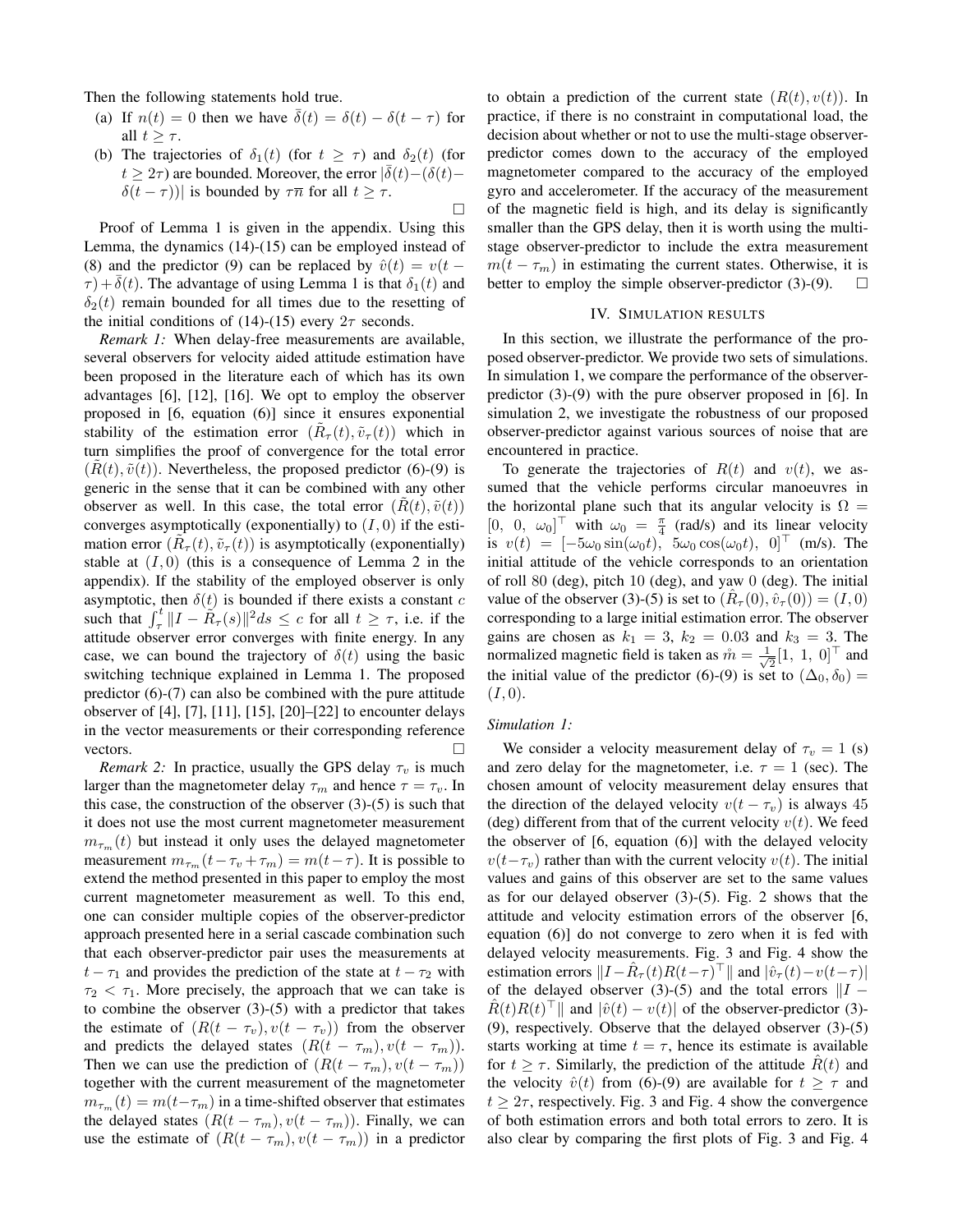

Fig. 2. Attitude estimation error and velocity estimation error for the observer [6, equation (6)] when fed with the delayed measurement  $v(t-\tau)$ .



Fig. 3. Attitude estimation error and velocity estimation error for the observer  $(3)-(5)$ .

that the total attitude error  $||I - \tilde{R}(t)||$  equals the delayed attitude estimation error  $||I - \tilde{R}_{\tau}(t)||$  as shown in Lemma 2 in the appendix. Finally, Fig. 5 shows that the internal state  $\delta(t)$  of the predictor is bounded for all time, as shown in part (c) of Theorem 1.

## *Simulation 2:*

In this simulation, various sources of noise are considered to investigate the robustness of the proposed observerpredictor. We disturb each axis of measurement of the angular velocity  $\Omega(t)$ , the linear velocity  $v(t)$ , the acceleration  $a(t)$ , and the magnetometer output  $m(t)$  by zero-mean additive Gaussian noise processes with standard deviations of 1 (deg/s),  $0.1$  (m/sec),  $0.1$  (m/s<sup>2</sup>), and  $0.1$ , respectively. In addition, we consider a constant bias of  $[1, -1, 1]$ (deg/s) for the gyro and a bias of  $[0.1, -0.1, 0.1]^\top$  (m/s<sup>2</sup>) for the accelerometer. Moreover, we consider  $\bar{\tau} = 1.2$  (s) instead of the actual value  $\tau = 1$  (s) in the implementation of the observer-predictor (3)-(9) while the measurement of linear velocity that is fed to the observer-predictor is still delayed by  $\tau = 1$  (s). The difference between  $\bar{\tau}$  and  $\tau$ models the uncertainty in knowledge of the real sensor delay. The switching method described in Lemma 1 is employed to implement the predictor. Under these conditions, the



Fig. 4. Total attitude error and total velocity error for the observer-predictor combination (3)-(9).



Fig. 5. Internal state  $\delta(t)$  of the predictor (8)-(9).

estimation error of the observer (3)-(5) and the total error of the observer-predictor (3)-(9) are illustrated in Fig. 6 and Fig. 7, respectively. These plots show the good performance of the proposed observer-predictor despite the high amount of noise, the presence of bias, and the uncertainty in the delay. The steady state error trajectories have been enlarged in the figures, showing that the maximum absolute attitude estimation error of the observer  $(3)-(5)$  is less than 0.9 (equivalent to a rotation of 3.7 (deg)) and the maximum absolute total attitude error of the observer-predictor (3)-(9) is less than 0.12 (equivalent to a rotation of 4.9 (deg)). The steady-state maximum absolute velocity estimation error and total velocity error are respectively about 0.75 (m/s) and 1.4



Fig. 6. Attitude estimation error  $||I - \tilde{R}_{\bar{\tau}}(t)|| = ||I - \hat{R}_{\tau}(t)R(t - \bar{\tau})^{\top}||$ and velocity estimation error  $|\tilde{v}_{\bar{\tau}}(\vec{t})| = |\hat{v}_{\tau}(\vec{t}) - v(\vec{t} - \bar{\tau})|$  for the observer (3)-(5) (non-ideal measurements). Red plots are steady state errors.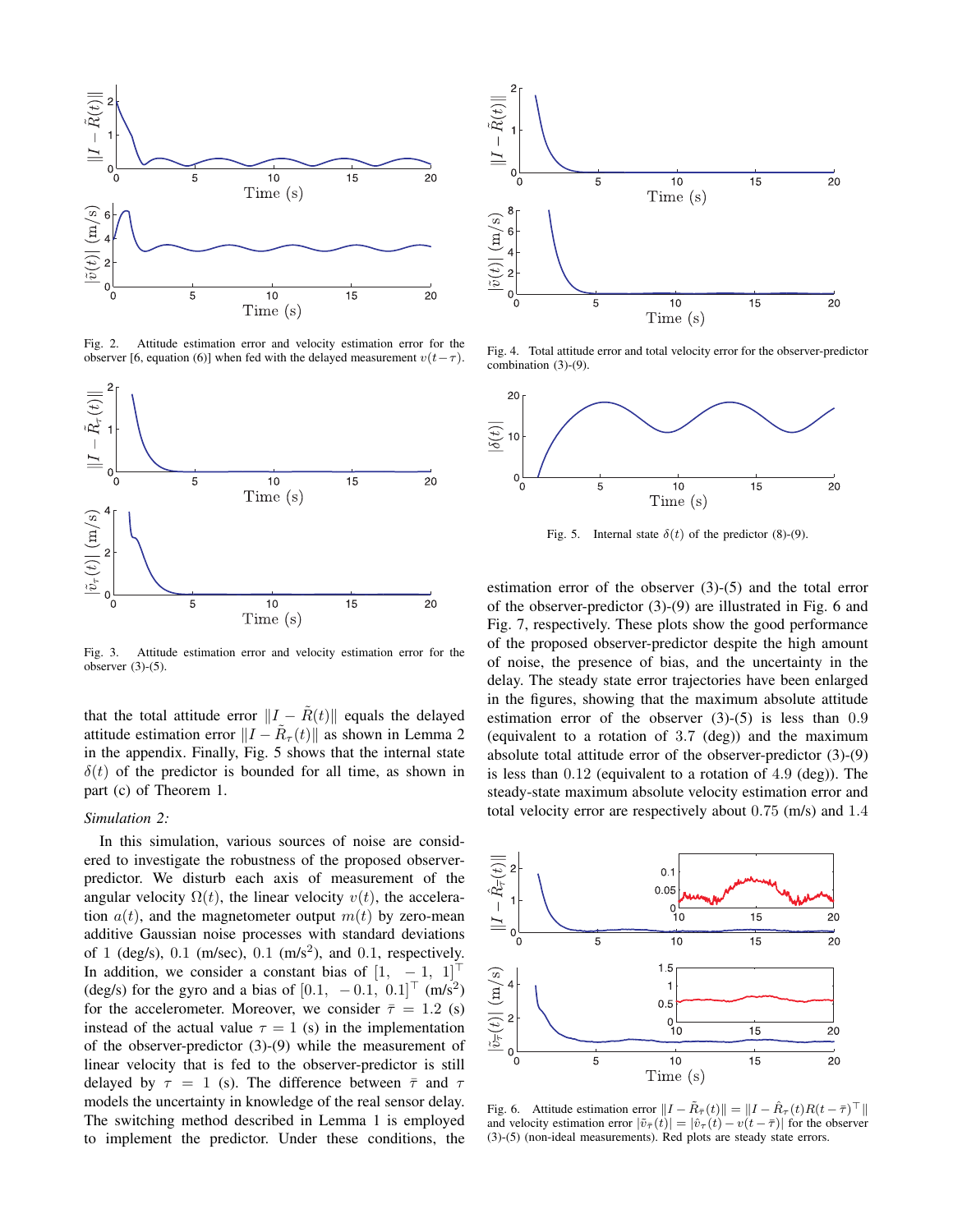

Fig. 7. Total attitude error and total velocity error for the observer-predictor combination (3)-(9) (non-ideal measurements). Red plots are steady state errors



Fig. 8. Amplitude of the internal states of the predictor when it is implemented using the switching dynamics (14)-(15) (non-ideal measurements).

(m/s). This is still good considering that the chosen trajectory of the vehicle is such that  $|v(t) - v(t - \tau)| \approx 3$  (m/s) for all  $t \geq \tau$ . A bias in the velocity estimation error is clearly visible in Fig. 6 and is largely due to the modelled sensor bias and the uncertainty in the knowledge of  $\tau$ .

# V. CONCLUSIONS

We propose a coupled observer-predictor to obtain estimates of the attitude and velocity of a vehicle when the magnetometer and linear velocity measurements (the latter provided by GPS) are delayed by a constant known amount. We prove that the estimates of the current attitude and velocity converge to their actual values exponentially fast. A key contribution of the paper is effective use of the underlying symmetries of the system in order to design a generic predictor that can be combined with any asymptotically stable observer, as well as the one employed here, and still guarantees convergence of the predicted attitude and velocity to their actual values. In future work, estimator design with time-varying or unknown delays, and also adaptive compensation of sensor bias can be considered.

## APPENDIX

# *Proof of Theorem 1:*

The observer  $(3)-(5)$  has exactly the same form as the observer proposed in [6, equation (6)] for the case of delayfree measurements. The only difference is that we have time-shifted the observer to time  $t - \tau$ . A direct application of [6, Theorem 1] guarantees that  $(\tilde{R}_{\tau}(t), \tilde{v}_{\tau}(t))$  is locally

exponentially stable at  $(I, 0)$  and its basin of attraction is given by  $N$  as defined in part (b). Proof of convergence of the total error  $(R(t), \tilde{v}(t))$  to  $(I, 0)$  is based on the following Lemma.

*Lemma 2:* Consider the attitude kinematics (1) together with the observer  $(3)-(5)$  and the predictor  $(6)-(7)$ . Then, the total error  $R(t)$  defined by (12) equals the estimation error  $\tilde{R}_{\tau}(t)$  defined by (10) for all  $t \geq \tau$ .

*Proof of Lemma 2:* Consider the following system

$$
\dot{\Delta}_I(t) = \Delta_I(t)\Omega(t)_\times, \qquad \Delta_I(0) = I \tag{16}
$$

where  $\Delta_I(t) \in SO(3)$ . System (16), the attitude kinematics (1), and the predictor's internal dynamics (6) are copies of the same left invariant system with the same input  $\Omega(t)$  but with different initial conditions. It is easy to verify that the solution  $R(t)$  of the attitude kinematics (1) and the solution  $\Delta(t)$  of (6) are related to the solution  $\Delta_I(t)$  of (16) via

$$
R(t) = R_0 \Delta_I(t),\tag{17}
$$

$$
\Delta(t) = \Delta_0 \Delta_I(t) \tag{18}
$$

for all  $t \geq 0$  where  $R_0$  and  $\Delta_0$  are the initial conditions of (1) and (6), receptively. Combining (17) and (18) yields  $R(t)\Delta(t)^\top = R_0\Delta_0^\top$  for all  $t \ge 0$ . Since the right-hand side of this equation is constant, it follows that  $R(t)\Delta(t)^\top =$  $R(t - \tau)\Delta(t - \tau)^{\top}$  for all  $t \geq \tau$  and hence

$$
R(t) = R(t - \tau) \Delta(t - \tau)^{\top} \Delta(t)
$$
 (19)

for all  $t \geq \tau$ . Replacing  $R(t)$  and  $\hat{R}(t)$  from (19) and (7) into (12) implies  $\hat{R}(t) = \hat{R}(t-\tau)\Delta(t-\tau)^{\top} \Delta(t)\Delta(t)^{\top} \Delta(t-\tau)$  $\tau$ ) $R(t-\tau)^\top = \hat{R}(t-\tau)R(t-\tau)^\top = \tilde{R}_{\tau}(t)$  for all  $t \geq \tau$ .

Using the proof of Theorem 1 in [6], it is easy to show that for any initial condition  $(\tilde{R}_{\tau}(\tau), \tilde{v}_{\tau}(\tau)) \in \mathcal{N}$ , there exist positive constants  $\gamma_1, \gamma_2, \lambda_1$  and  $\lambda_2$  such that

$$
||I - \tilde{R}_{\tau}(t)|| \leq \gamma_1 \exp(-\lambda_1(t - \tau)), \tag{20}
$$

$$
\|\tilde{v}_{\tau}(t)\| \le \gamma_2 \exp(-\lambda_2(t-\tau))\tag{21}
$$

for all  $t \geq \tau$  where  $\gamma_1, \gamma_2, \lambda_1, \lambda_2$  depend on the initial observer error  $(\tilde{R}_{\tau}(\tau), \tilde{v}_{\tau}(\tau))$  as well as on the observer gains and the constants defined in Assumptions 1 and 2. Direct application of Lemma 2 and (20) yields  $||I - R(t)|| \le$  $\gamma_1 \exp(-\lambda_1(t-\tau))$  for all  $t \geq \tau$ . This yields exponential convergence of  $R(t)$  to I. It remains to show the exponential convergence of  $\tilde{v}(t)$  to zero and boundedness of  $\delta(t)$ . Integrating both sides of (2) resp. (8) from  $t - \tau$  to t we have

$$
v(t) - v(t - \tau) = \int_{t - \tau}^{t} (g \mathbf{e}_3 + R(s) a(s)) ds, \qquad (22)
$$

$$
\delta(t) - \delta(t - \tau) = \int_{t-\tau}^{t} (g\mathbf{e}_3 + \hat{R}(s)a(s))ds,\tag{23}
$$

for all  $t \geq \tau$ . Using (9) and employing (22) and (23) yields  $\hat{v}(t) - v(t) = \hat{v}_{\tau}(t) - v(t - \tau) + \int_{t-\tau}^{t} (\hat{R}(s) - R(s))a(s)ds$